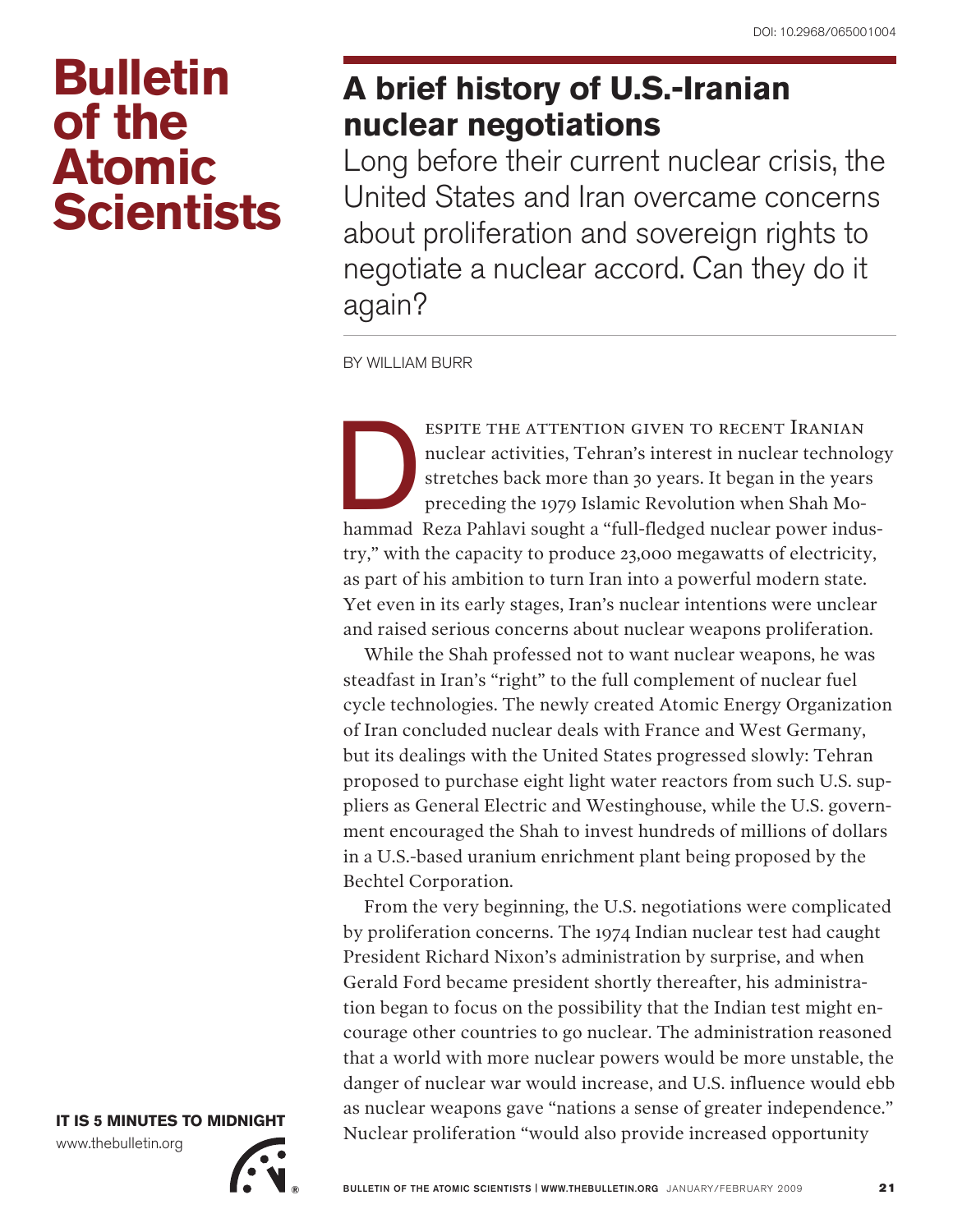for subnational theft and blackmail." The fact that India had produced weapon-grade plutonium from a Canadian-supplied nuclear reactor meant that nuclear power exports could never again be considered as simply commercial propositions. As national security adviser and secretary of state to Nixon, Henry Kissinger had treated nuclear proliferation as a relatively low priority problem; in light of these considerations, however, he began to think otherwise. Before he left office in 1977, he was a true believer: "We should move heaven and earth [to curb proliferation]. Even if we can buy only a decade [it is] worth it to prevent it."1

The Nixon administration had aligned itself closely with the Shah, his dictatorial rule and human rights abuses notwithstanding, so it did not help matters that only weeks after the Indian test, the Shah made statements that raised questions about Iran's nuclear intentions. When asked whether Iran would pursue nuclear weapons during an interview with a French journalist, the Shah was quoted as saying, "Certainly and sooner than one would think."<sup>2</sup> Iranian officials quickly denied the statement, suggesting, "[His Imperial Majesty] actually said Iran is not thinking of building nuclear weapons but may revise its policy . . . if other non-nuclear nations do." The Shah later confirmed this position to a *Le Monde* reporter, when he ridiculed the nuclear arms race and observed that if other nations in the region acquired nuclear weapons, "then perhaps the national interests of any country at all would demand the same."3

The U.S. ambassador to Iran and former director of central intelligence, Richard Helms, was satisfied with these corrections. In a cable to the State Department, he wrote, "I want to emphasize to you personally that there has been no change in Iran's declared policy not to acquire nuclear weapons."4 But Defense Department and CIA officials were not certain about what the future held. Officials at the Pentagon's Office of International Security Affairs observed that in light of the Shah's "caveats" about changing circumstances, "It is inevitable that some in the press and the public will interpret an agreement to supply nuclear fuels . . . as assistance toward a nuclear capability." CIA analysts further suggested, "[I]f Iran has a full-fledged nuclear power industry and all the facilities necessary to make nuclear weapons [by the 1980s], and if other countries have proceeded with nuclear weapons development, we have no doubt that Iran will follow suit." Later accounts confirmed these suspicions. The diary of the Shah's minister of court, which was published in 1993, recounts that the Shah "has a great vision for the future of this country which, though he denies it, probably includes our manufacturing a nuclear deterrent."5

To limit the likelihood that a close ally such as Iran would develop a nuclear weapons capability, Washington wanted to create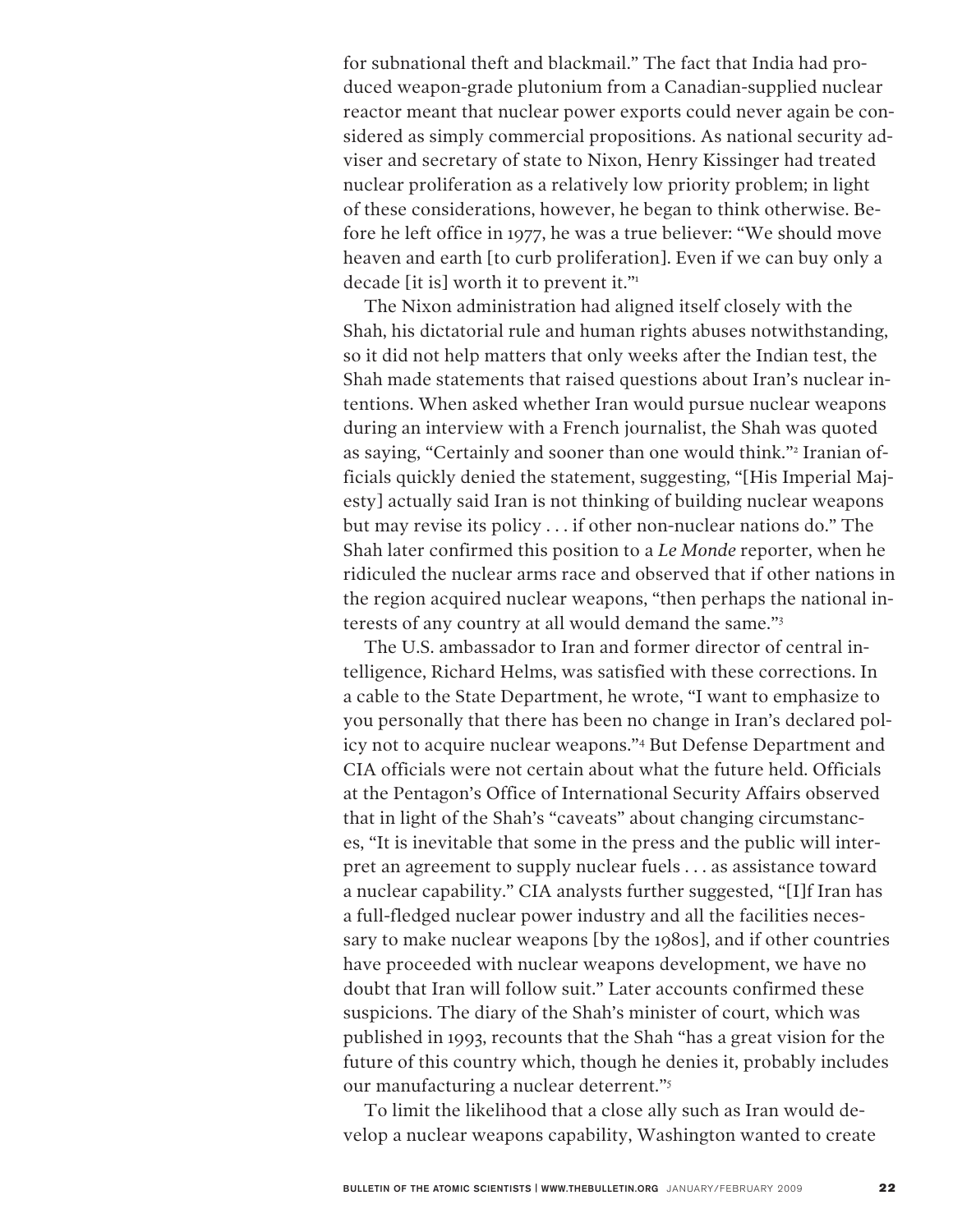significant constraints on any commercial or technical nuclear assistance that it provided. Today, the international community is most concerned about Iran's effort to enrich uranium, but in the 1970s, the U.S. government and others were most concerned about the Shah's interest in a domestic reprocessing facility.6 At that time,

Trying to balance nonproliferation concerns with the priority of maintaining good relations with the Shah, U.S. officials favored a position that was not so "strong" that it would encourage the Shah to buy nuclear technology elsewhere, but not so "weak" that Congress would reject it.

reprocessing did not have significant commercial potential, but it did enable scientists to recover plutonium from nuclear fuel once it had been used in a power reactor, and that plutonium could be used to manufacture nuclear weapons.

During fall 1974, by which time Ford was president, senior U.S. officials recommended a general approach to nuclear negotiations with Iran. Trying to balance nonproliferation concerns with the priority of maintaining good relations with the Shah, they favored a position that was not so

"strong" that it would encourage him to buy nuclear technology elsewhere, but not so "weak" that Congress would reject it. Of the four options for negotiating with Iran, State bureau chiefs recommended that Kissinger approve the second toughest, which would provide Washington with "veto rights" on how Tehran would deal with U.S. supplied nuclear spent fuel, allowing the United States either to insist on "external processing and storage" of spent fuel or to set standards "for internal disposition and possible construction of a multilateral reprocessing plant." While these provisions might alienate the Shah and other Nuclear Non-Proliferation Treaty (NPT) signatories, the officials suggested that Washington could take the position that it was setting a "new standard" for future agreements.<sup>7</sup>

The idea of multilateral reprocessing centers came out of an interagency review on nonproliferation strategy initiated by the Ford administration. Worried that inhibitions to nuclear proliferation were weakening, Ford's advisers observed that even if it was possible only to delay proliferation, a "partially effective strategy" could nonetheless serve U.S. national security interests. Emphasizing cooperative approaches generally, such as a special conference of nuclear suppliers, the review raised the possibility of "regional multinational plants . . . offering favorable terms for reprocessing services to smaller countries," thereby reducing the risks of emerging independent capabilities to manufacture plutonium.8

Kissinger signed off on the recommended option, but it would undergo additional scrutiny before Ford approved a negotiating position. In early spring 1975, before the Shah's scheduled May visit to Washington, Kissinger presided over an interagency review to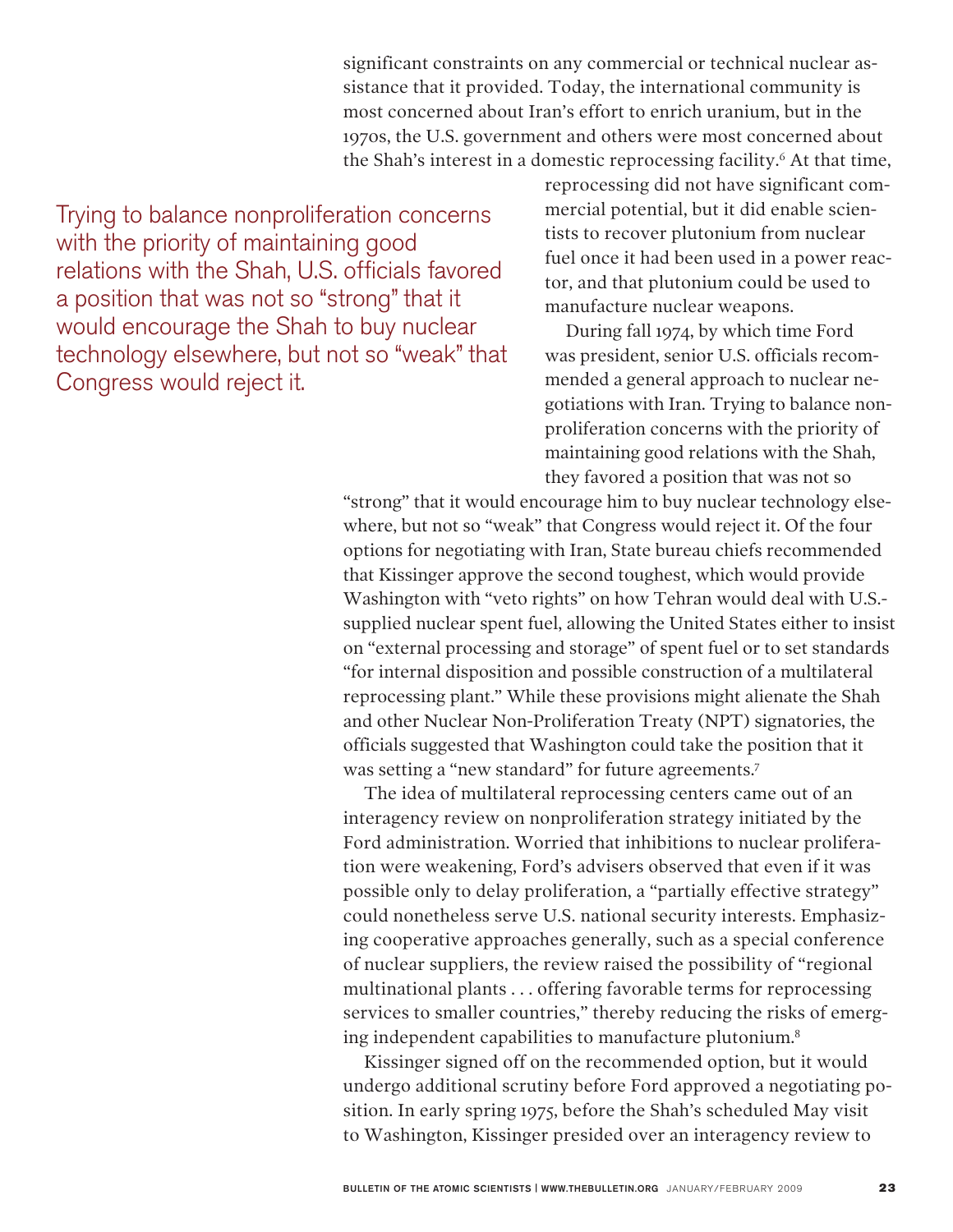determine the best possible approach to the reactor sale, one that would optimally balance proliferation "principles and objectives" with the swift conclusion of an agreement and the resulting nuclear exports. Agency representatives saw a "serious dilemma" in dealing with Iran because they wanted to impose tighter restrictions than Washington had required in other nuclear agreements. Recognizing that an "overly receptive U.S. reaction" to Iranian interest in reprocessing "could detract from any . . . efforts to discourage such developments" in Pakistan and elsewhere, agency officials believed it was important to seek a virtual veto of reprocessing U.S.-supplied reactor fuel. Because U.S. agencies saw the negotiations with Iran as a potential model for future understandings with other countries, they wanted to persuade Tehran to accept restrictive terms and not feel that Washington was abruptly taking a discriminatory approach on reprocessing, a possibility that worried Helms.9

After reviewing a number of options, ranging from a veto over reprocessing to allowing Iran to "perform reprocessing" with adequate safeguards, Kissinger signed a National Security Decision Memorandum on April 22, 1975.<sup>10</sup> The initial negotiating position on reprocessing outlined by the memorandum would be firm: "Continue to require U.S. approval for reprocessing of U.S.-supplied fuel," with the establishment of a multinational reprocessing facility an "important factor" for securing such approval. As a fallback position, the U.S. would approve reprocessing of U.S. material, even if it did not supply the technology and equipment, as long as the supplier was a "full and active participant in the plant," and the possibility of U.S. involvement should be "open." Mutual agreement on "safeguardability" was essential. These positions were consistent with Helms's suggestion that Washington work for a tacit veto by acquiring "a voice in management decisions" in a reprocessing plant.

**Negotiations, 1975–1976.** When talks between Washington and Tehran began in late April 1975, the Shah's representatives wanted more give on reprocessing. The Iranian negotiators reasoned that if Tehran made a "strenuous" effort to develop a multinational facility, but failed to get a supplier involved, Iran should not be penalized. The U.S. response was that good intentions weren't enough: "The added assurances against [proliferation] which accompany supplier involvement depend on its *actually* being achieved."<sup>11</sup>

The concept of a multinational reprocessing facility continued to meet objections from Tehran. To better explain Iran's concerns, Jack Miklos, the deputy chief of mission at the U.S. Embassy in Tehran further analyzed the Shah's interest in nuclear power. He observed that no Iranian official had "satisfactorily explained how Iran expects to absorb 23,000 megawatts-electric of additional power within the next 20 years." He concluded that the Shah's mo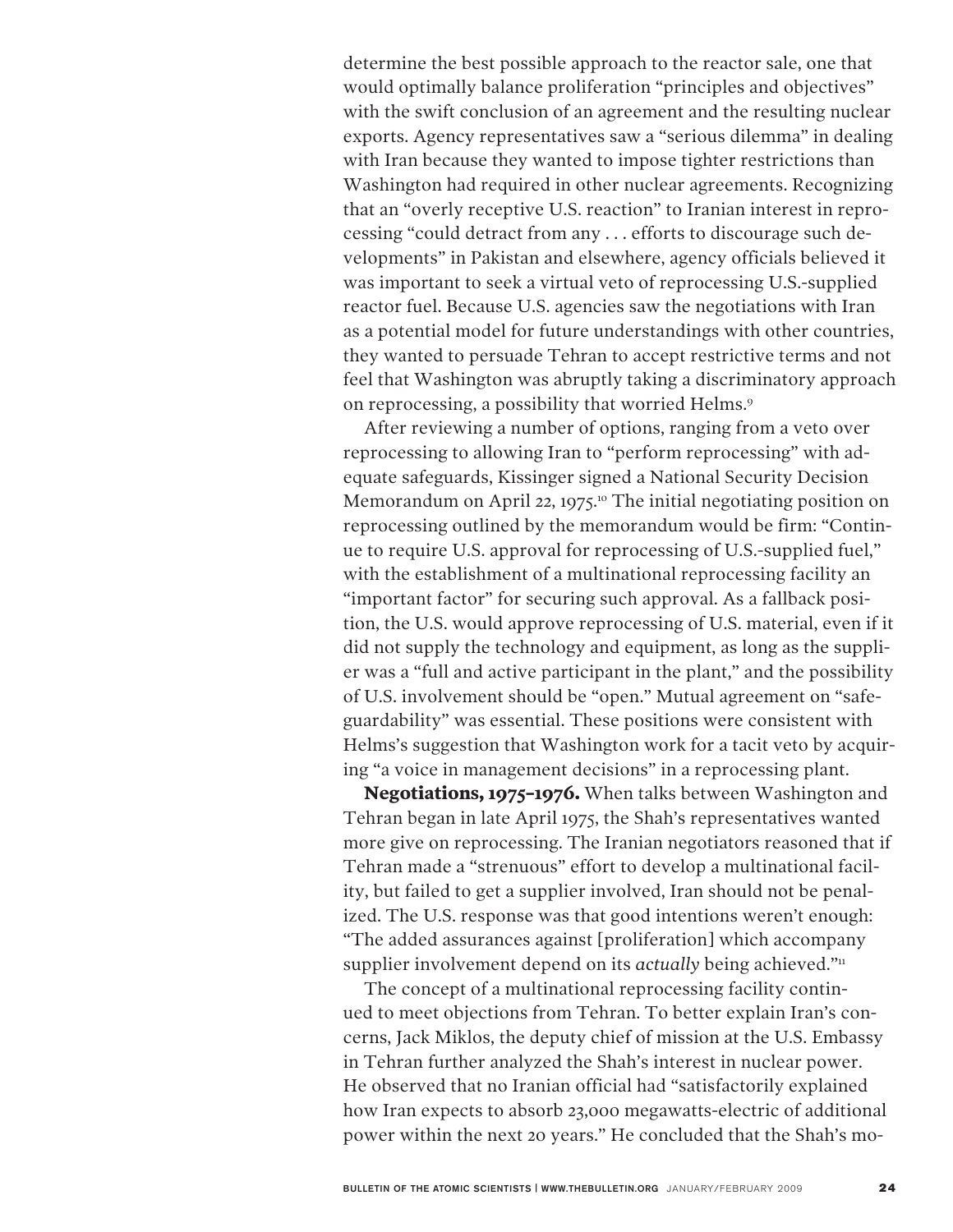tives were "not entirely clear," and he did not rule out the possibility that the "interest in acquiring nuclear know-how and plutonium is, in part, motivated by the desire to preserve [the nuclear option] should the region's balance of power shift toward the nuclear [states]." Regardless of the Shah's nuclear weapon intentions, Mik-

Because U.S. agencies saw the negotiations with Iran as a potential model for future understandings with other countries, they wanted to persuade Tehran to accept restrictive terms and not feel that Washington was taking a discriminatory approach.

los argued that Iran undoubtedly wanted to develop uranium enrichment capabilities and to "possess [its] own fuel reprocessing facility." Iranian opposition to proposals for a multinational reprocessing facility could be a consequence of Tehran's "unwillingness to submit their plants to foreign surveillance."12

Talks held in Vienna during September and October 1975 failed to bridge the disagreement, and Iranian atomic energy chief Akbar Etemad rejected Washington's insistence on a multinational reprocessing

plant with U.S. involvement. For Etemad, who spoke for the Shah, U.S. policy was too restrictive because it would "tie [Iran's] hands for 30 years." Iran would not buy U.S. reactors "unless the United States [was] prepared to base cooperation only on principles of the NPT, and unless it was clear that Iran was not being treated as a second-class citizen." He insisted that Tehran had to be able to make "the final decision" on reprocessing.<sup>13</sup>

Not ready to back down, in October, Kissinger asked Helms to explain U.S. motives to the Shah and to make the point that "we are not in any way singling out Iran for special, disadvantageous treatment"; the issues at stake were "directly related to security and stability in the region." Worried about a "nuclear deadlock" that could hurt U.S.-Iranian relations and deprive U.S. industry of an opportunity, Helms cited the Shah's remarks in a *Business Week* interview, where he complained that the U.S. position conflicted with Iran's sovereignty: Washington was asking for things "that the French or Germans would never dream of doing." Given the Shah's nationalistic objections, Helms concluded that the proposal for a regional reprocessing facility was dead and that if Iran insisted on a plant it should be under joint U.S.-Iranian control with "stringent safeguards." Nevertheless, in November, Etemad objected to "terms of conditions that go beyond [Iran's NPT] commitments if they are dictated by nuclear-have nations."14

In early 1976, Robert Seamans, director of the Energy Research and Development Administration (the Energy Department's predecessor) traveled to Iran for meetings with the Shah to move negotiations along. Believing that the Shah would not accept an "ultimate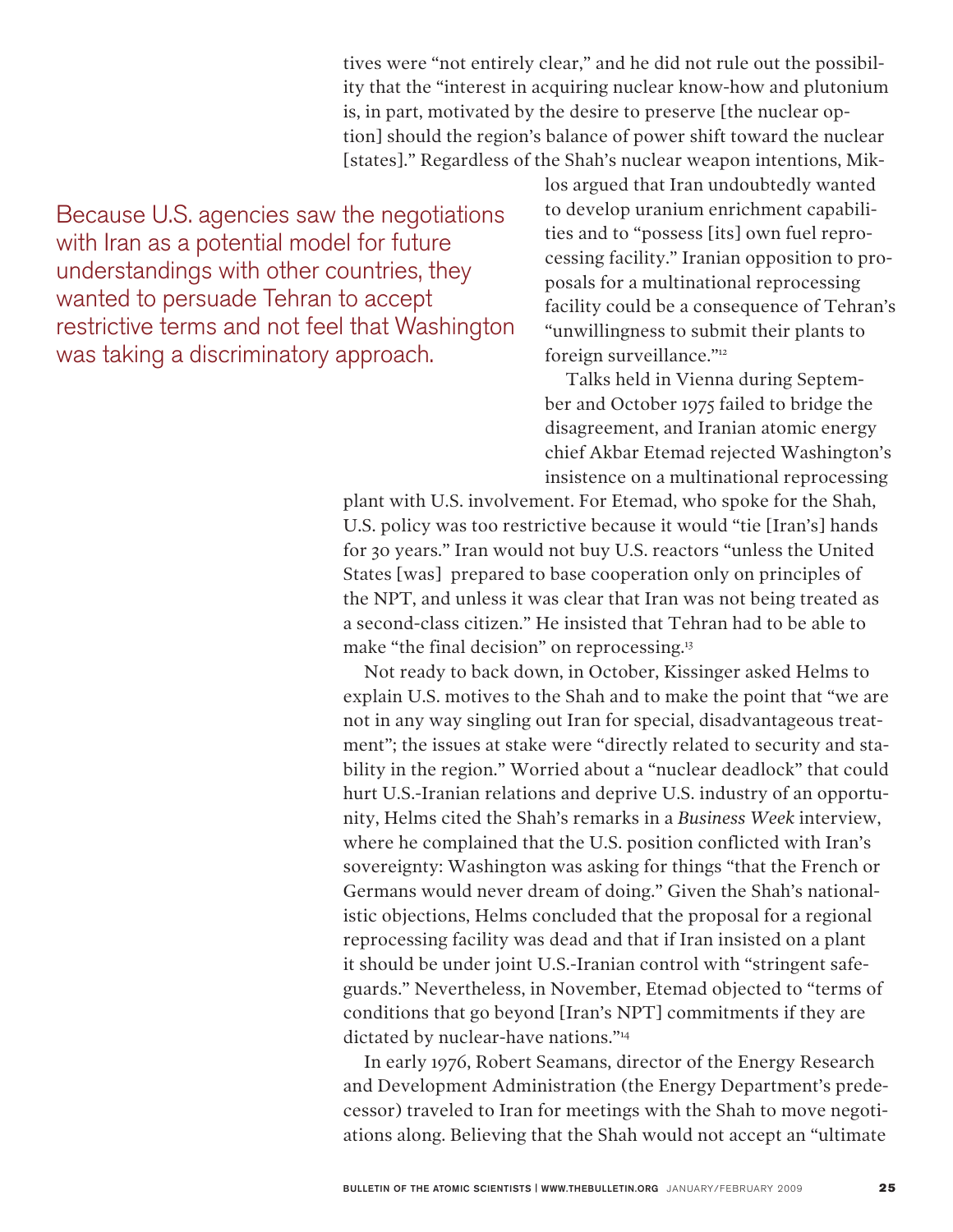U.S. veto" over reprocessing and that a multinational or binational reprocessing facility could also prove nonnegotiable, Seamans suggested the possibility of some level of U.S. "consent" involving assignment of U.S. personnel to a reprocessing facility and a "continuing requirement that we be satisfied the safeguards applied to these activities by the International Atomic Energy Agency [IAEA] are effective." To increase U.S. "leverage" against Iranian national reprocessing, some State officials were interested in a "buy-back" option to purchase spent fuel rods. Kissinger supported exploring this idea, but if it failed, he wanted U.S. diplomats to try to negotiate other forms of leverage over Iranian decisions on reprocessing.15

Besides negotiating a suitable U.S. agreement with Iran, Kissinger also faced the prospect of Pakistan building a nuclear weapons capability and the consequences of West Germany's nuclear commerce with Iran, which also raised concerns about reprocessing. Believing that the Germans had not taken a tough enough position in their nuclear agreement with Iran, Kissinger told Germany's ambassador to the United States, Berndt von Staden, "We had strongly urged that the [Federal Republic of Germany] not transfer reprocessing to Iran." Von Staden argued that Germany's agreement included safeguards designed to limit Iran's freedom of action, yet he conceded that the agreement did not prevent reprocessing. This prompted Kissinger to observe, "This agreement is not greeted with enthusiasm by the United States. . . . [W]e cannot avoid saying that we did not approve of this agreement."<sup>16</sup>

The prospect of a multinational reprocessing facility in Iran remained part of the U.S. negotiating position throughout 1976, but by May, Kissinger already had serious doubts about it. While he observed that opposing reprocessing made sense, in his mind, the multinational concept was contrary to U.S. interests and a "fraud." For example, a multinational reprocessing facility in Pakistan designed to serve countries in the region could be a "cover" for national reprocessing, while the Pakistanis would not want one located in Iran, outside of their control."[We should] not fall on our own swords to push others into multinational projects," Kissinger opined. The negotiations with Iran, however, had gone too far to abandon the concept.17

**The initial nuclear agreement.** Hopeful that it could persuade the Shah to "set a world example by foregoing national reprocessing" as a "major act of nuclear statesmanship," the Ford administration was more interested in the "buy-back" concept as a fallback to the multinational facility option.<sup>18</sup> By May 1976, the two sides appeared to converge on basic principles. Based on talks with Etemad, State and the Energy Research and Development Administration sent the U.S. Embassy in Tehran a draft agreement. The key provisions concerned reprocessing and safeguards.19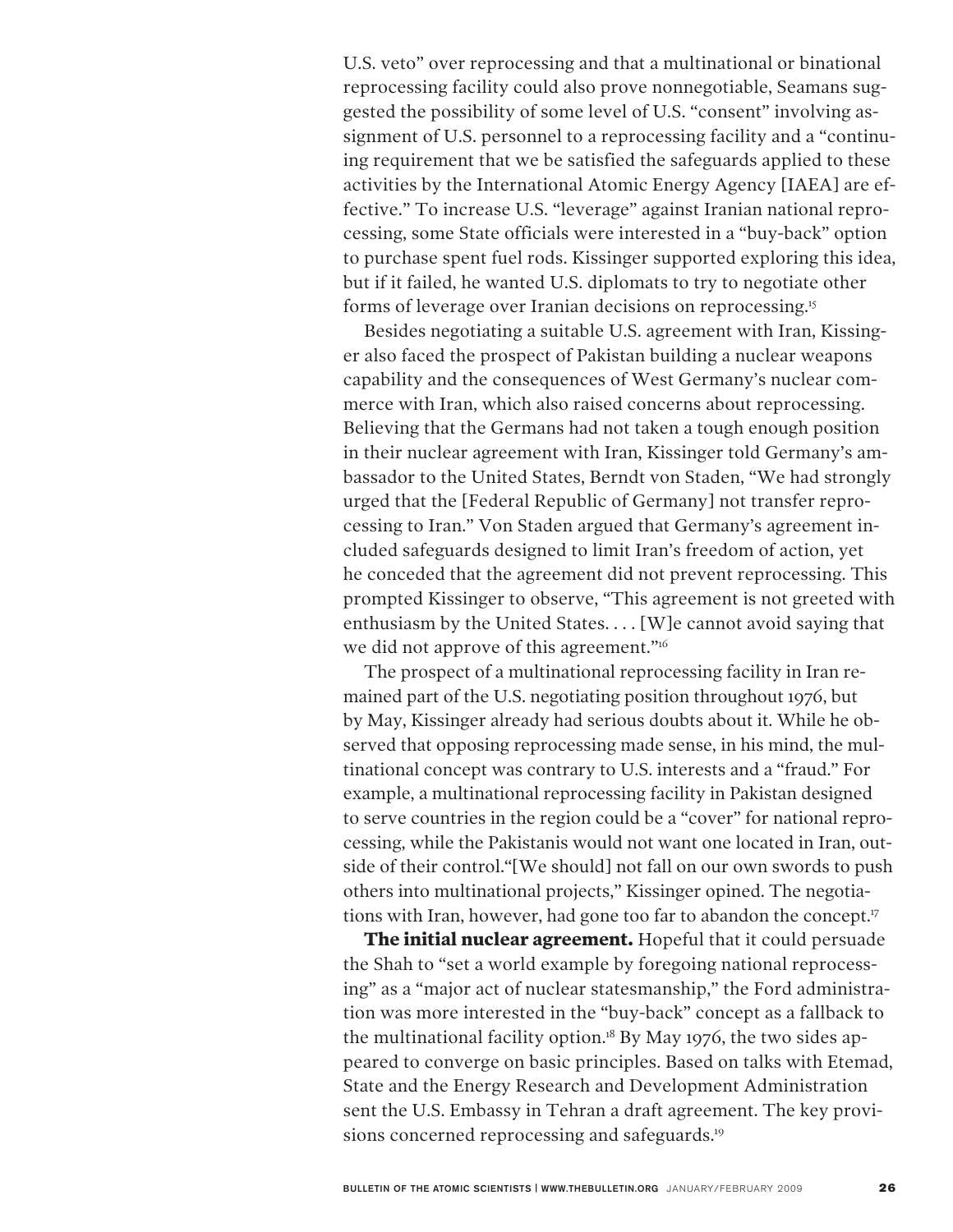In keeping with the U.S. interest in "consent," the draft stipulated that reprocessing spent fuel obtained from the United States must be "performed in facilities acceptable to the parties." Before Tehran could consider reprocessing, though, the United States would have the right to buy back spent fuel, with payment in money or in

As far as Kissinger was concerned, the crux of any agreement with Iran would be the buyback option. He was not willing to take any chances that Iran would someday use U.S. technology to reprocess spent fuel.

the equivalent value of reactor fuel. Alternatively, Iran could transfer spent fuel to another country or group of nations, as long as it was used for peaceful purposes under mutually acceptable safeguards. The U.S. draft spelled out additional arrangements—above and beyond IAEA safeguards intended to prevent diversion into military applications—to support nonproliferation interests. Additionally, it stated that Washington would have the right to review the design of any reactor or other equipment and devices "determined to be

relevant to the effective application of safeguards," and designated U.S. personnel would have "access in Iran to all places and data necessary to account for . . . special nuclear material."

The agreement included a note designed to address "special" aspects of the U.S.-Iranian relationship. If Washington did not exercise the buy-back option and Iran chose to establish reprocessing facilities, Tehran would be required to "achieve the fullest possible participation in the management and operation of such facilities of the nation or nations which serve as suppliers of technology and major equipment." Moreover, Iran would invite the United States to "participate fully and actively in [the] management and operation" of the facilities. If Iran's "strenuous" efforts to secure multinational participation failed for "reasons beyond [its] control," Tehran could develop reprocessing facilities "acceptable to the parties" that followed the agreement's rigorous safeguards.

In Iran's response to the U.S. draft agreement, Etemad rejected a veto of Iranian reprocessing of U.S.-supplied spent fuel: "[Iran] seriously intended to have [reprocessing] performed in facilities established in Iran. . . . [In] all fairness [Washington should] be prepared to supply Iran with the means to establish all facilities which . . . constitute [an] integral part of [Iran's] nuclear power program." He continued, "[Iran should] have the full right to decide whether to reprocess or otherwise dispose [of] or treat the materials provided under the agreement." Nevertheless, the Iranians left the U.S. buy-back option on the table; if Iran chose not to reprocess, Washington could either provide financial compensation or enriched uranium "equivalent in energy value to the recov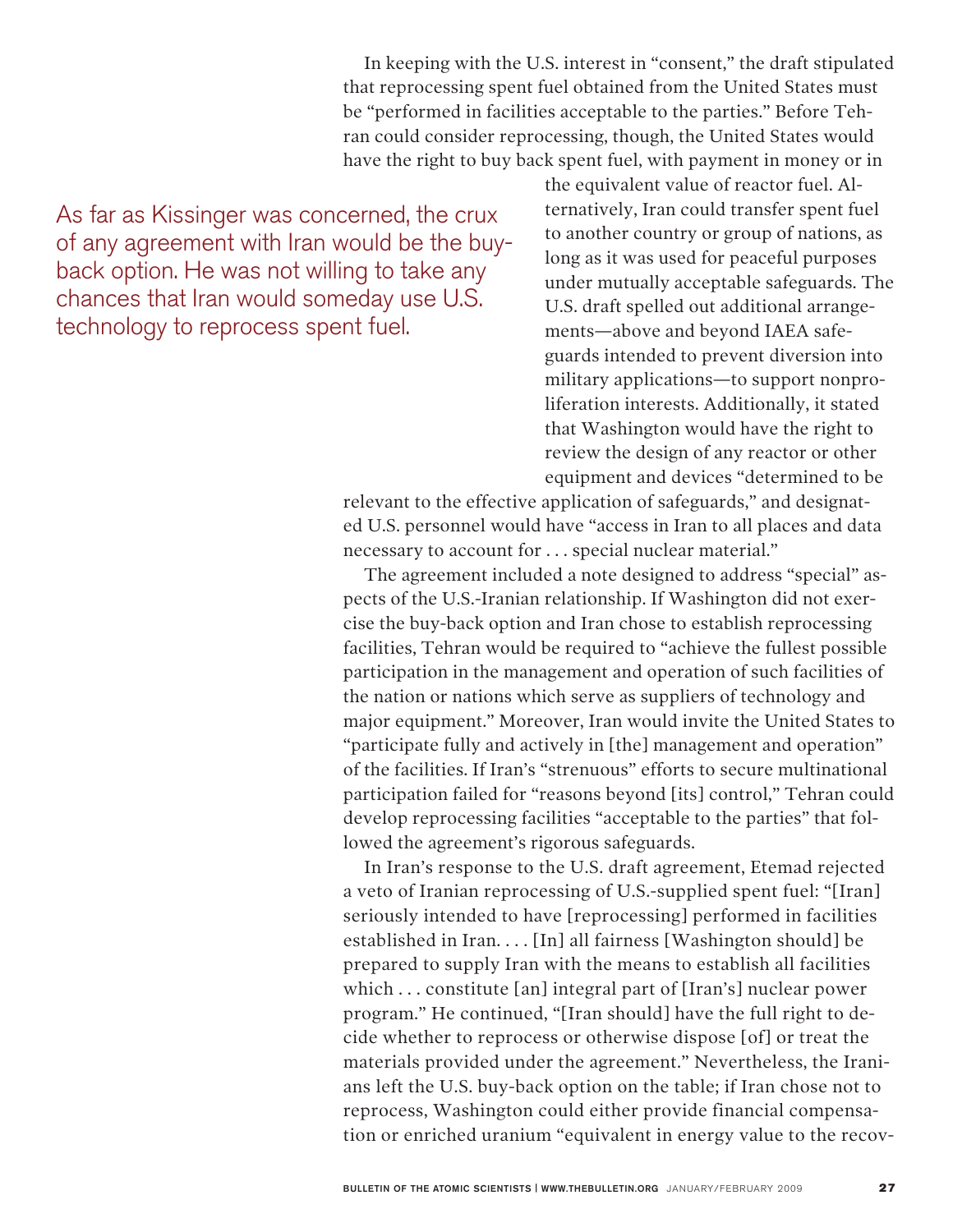erable special nuclear material" contained in the spent fuel.<sup>20</sup>

As far as Kissinger was concerned, the crux of any agreement with Iran would be the buy-back option. He was not willing to take any chances that Iran would someday use U.S. technology to reprocess spent fuel. In early August, Kissinger met with the Shah in Tehran. While the record of their discussions is not available, Kissinger apparently let the Shah know that Washington could not accept a "purely national" Iranian reprocessing plant and that even a binational plant would not be possible. Indeed, Kissinger later wrote that "we'll insist on processing in [the] United States."<sup>21</sup>

Whatever the Shah may have thought about Kissinger's stand on national reprocessing, when U.S. officials traveled to Iran in late August, they found Etemad relatively cooperative; while insisting that Iran would not "accept discriminatory treatment," he conceded that the key issue for Iran was an "assured fuel supply." U.S. officials could not make such assurances, but they explained that they wanted the agreement to reflect "U.S. intent to perform" within "practical and legal limits." "They also stressed that [the] bottom line of [the] U.S. May 31 draft enables reprocessing in Iranian national facilities, thus ensuring that Iran is not foreclosed from every solution to reprocessing problem." In the ensuing discussion, the Iranians showed readiness to consider the alternatives to the "bottom line," e.g., the buy back ("fuel exchange") or third-country reprocessing.<sup>22</sup>

**A shift in U.S. policy.** Helms saw these discussions as a "promising basis" for continuing negotiations with Iran. But the domestic pressure of the 1976 presidential elections forced the Ford administration to tighten its policy on reprocessing. Near the end of October, Ford belatedly responded to Jimmy Carter's criticisms about his nonproliferation policy. In keeping with the direction of the ongoing negotiations with Iran, Ford took a restrictive approach toward reprocessing: "[It] should not proceed unless there is sound reason to believe that the world community can effectively overcome the associated risks of proliferation." To support that judgment, Ford called for changes in domestic nuclear policies, cooperation between nuclear exporters on behalf of "maximum restraint in the transfer of reprocessing and enrichment technology," and international cooperation to ensure that "customer nations have an adequate supply of fuel for their nuclear power plants," among other measures.<sup>23</sup>

Ford's new policy approach raised questions about the Iranian agreement. If reprocessing at home or abroad "should not proceed," the provisions in the draft agreement allowing Iranian reprocessing under some conditions would likely require renegotiating. In any event, the 1976 presidential campaign put the talks on hold, and the incoming Carter administration's nonproliferation policy review would produce further delay. Carter's likeliness to take a harder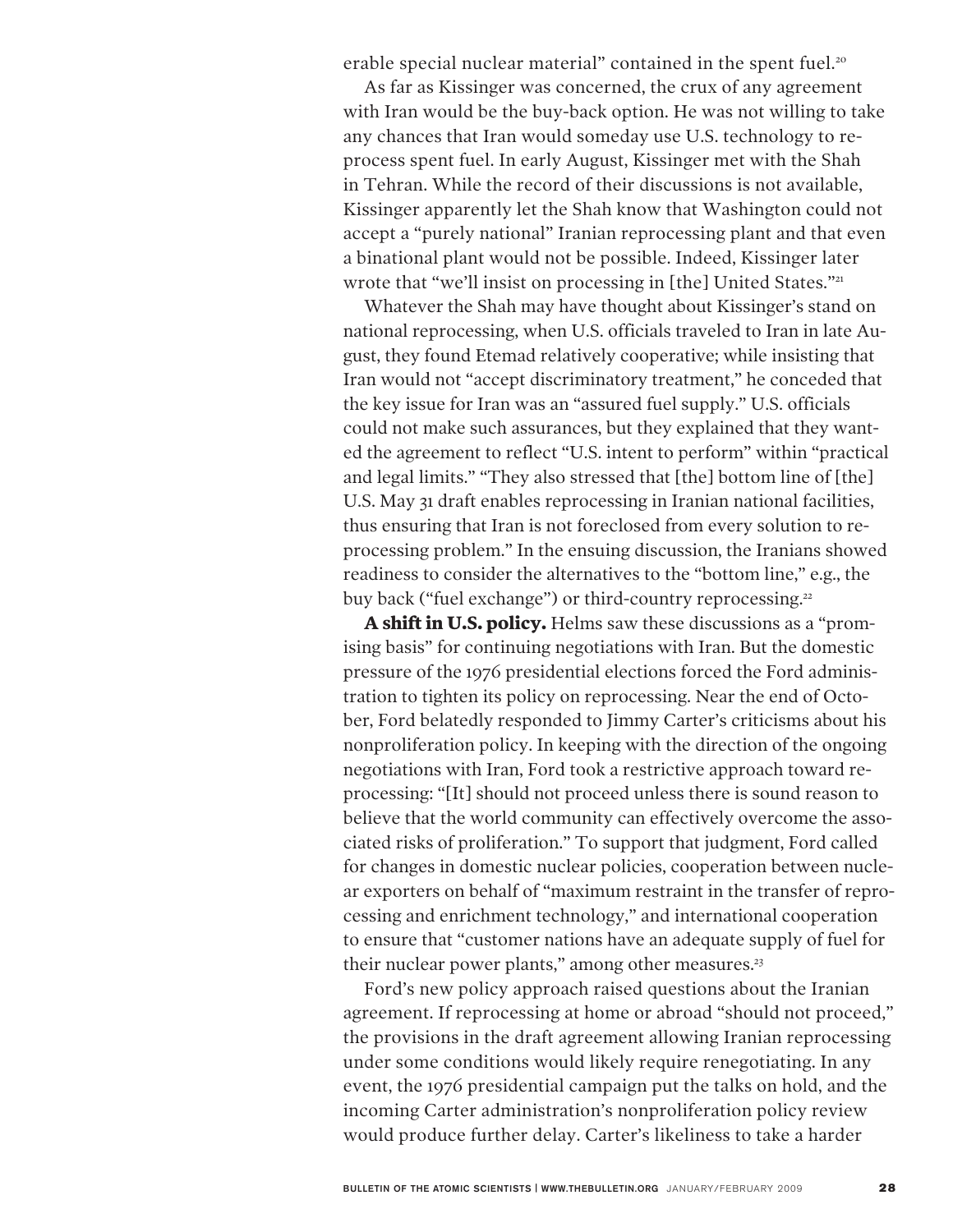line against reprocessing than Ford may have influenced a February 1977 Iranian announcement that Tehran had given up the option of a national reprocessing facility and was, instead, looking at binational and multinational options. In making this announcement, Etemad said that he assumed safeguards would be integral to the

In the first half of 1978, few were prescient enough to anticipate the looming revolution, and the two sides concluded the nuclear negotiations on the assumption that the United States would sell Iran eight reactors. Neither Carter nor the Shah would ever sign the accord.

Carter administration's approach, but he asserted that no country "has a right to dictate nuclear policy to another."<sup>24</sup>

Officials at the U.S. Embassy and Oak Ridge National Laboratory, who had been visiting Iran, did not entirely believe Etemad's statements about reprocessing. When Oak Ridge officials received a briefing from Iranian officials about plans for the Esfahan Nuclear Technology Center, they observed that its location reminded them geologically ("between two mountains") of the U.S. weapons laboratory at

Sandia, New Mexico. According to the Oak Ridge scientists, the "unusually large" size of the facility "makes it theoretically possible to produce weapon-grade material (plutonium)," although they were unable to make "categorical statements" and concluded that the facility could just as easily produce "mixed oxide appropriate for reactor cores." In any event, the scientists concluded that the facility "bears watching" because its plans included a "large hot lab," which would be capable of supporting the first steps toward reprocessing. The implication of this analysis was that as hard as Washington was willing to work to leverage nuclear sales for nonproliferation ends, Iran might circumvent an agreement and pursue weapons-related activities.<sup>25</sup>

The Carter administration's policy review took longer than anticipated, but on April 7, 1977 it issued its first official policy statement on nuclear proliferation. The key announcement was the decision to defer "indefinitely" commercial reprocessing in the United States in order to discourage other countries from reprocessing. While acknowledging that nuclear exporters such as France and West Germany had a "perfect right" to reprocess spent fuel, Carter wanted to reach a "worldwide understanding" with them to curb the risks of widespread reprocessing capabilities. To show that Washington would be a reliable supplier of nuclear fuel, he announced that he would submit to Congress "legislative steps to permit us to sign . . . supply contracts and remove the pressure for the reprocessing of nuclear fuels." In response to press questions about the multinational reprocessing option that the Ford administration had considered, Carter said that he had not made a decision but that "regional plants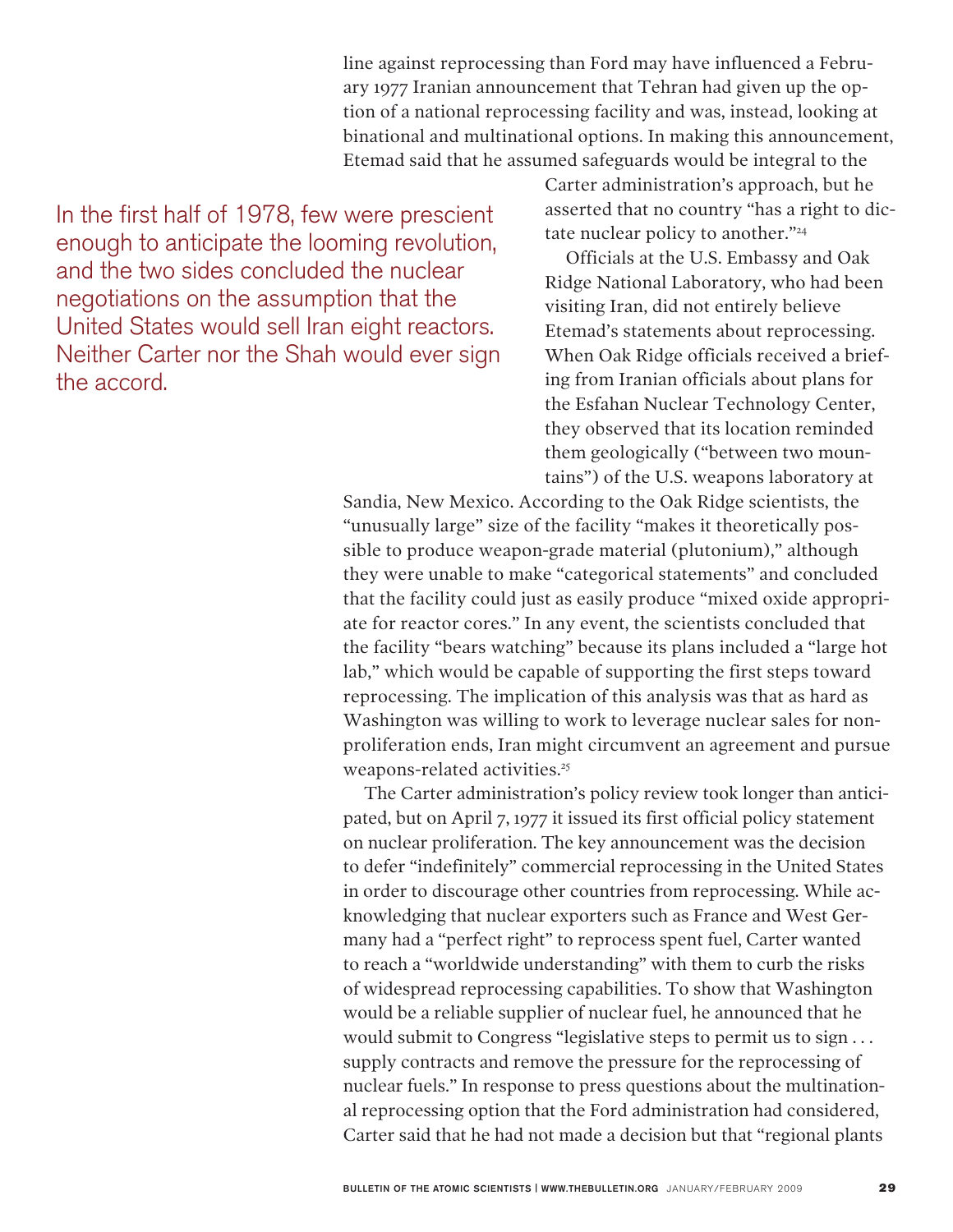under tight international control" were a possibility to explore.<sup>26</sup>

Carter amplified the new position in subsequent statements, and the tough line on reprocessing undoubtedly shaped his guidance on negotiations with Iran. Carter's ambassador to Iran, William Sullivan, presented his credentials to the Shah on June 18. Not wanting to look too "eager," Sullivan did not bring up the nuclear negotiations. But the Shah told him that he was ready to resume the talks and expressed hope that the reactors would be sold. The Shah also made a "specific disavowal of interest in reprocessing plant." Skeptical, an official at the Pentagon's Office of International Security Affairs' Iran desk drew a little picture of a bull next to those words.<sup>27</sup>

While State officials had hoped that early congressional action on White House nonproliferation objectives would expedite the agreement with Iran, Carter did not sign the Nonproliferation Act that codified his policies until March 1978. Either way, the act did not change anything in the negotiations with Iran because its provisions—i.e., the application of IAEA safeguards on nuclear exports and a prohibition of reprocessing U.S.-supplied material without U.S. approval—kept with the direction of the negotiations.<sup>28</sup> Indeed, U.S. and Iranian officials had completed negotiations the month before, after a brief conversation between Carter and the Shah in Tehran in late December 1977 had hastened the process.

**The final nuclear agreement.** During the weeks that followed Carter's visit, riots broke out in Tehran. In the first half of 1978, few were prescient enough to anticipate the looming revolution, and the two sides concluded the nuclear negotiations on the assumption that the United States would sell Iran eight reactors. During that summer, U.S. and Iranian diplomats initialed the accord, signaling informal agreement, although neither Carter nor the Shah would ever sign it.

As in the 1976 draft, the final agreement retained a U.S. veto on reprocessing but did not include options for buy back or a multinational plant. Under Article 6, Iran would not reprocess spent fuel or enrich uranium supplied by the U.S. "unless the parties agree." The agreement's separate note was more detailed than in the 1976 draft. In addition to including language on physical security, expeditious U.S. Nuclear Regulatory Commission action on licenses, and international fuel cycle studies, the note provided alternative suggestions for handling spent fuel resulting from both U.S.-supplied fuel and reactors: storage in Iran; storage in the United States; or "storage, processing, or other disposition . . . in accordance with internationally accepted arrangements." The latter could involve reprocessing in Britain, France, or "other mutually agreed states and return of recovered plutonium in the form of fabricated fuel to Iran, under arrangements which are deemed to be more proliferation resistant than those which currently exist."<sup>29</sup>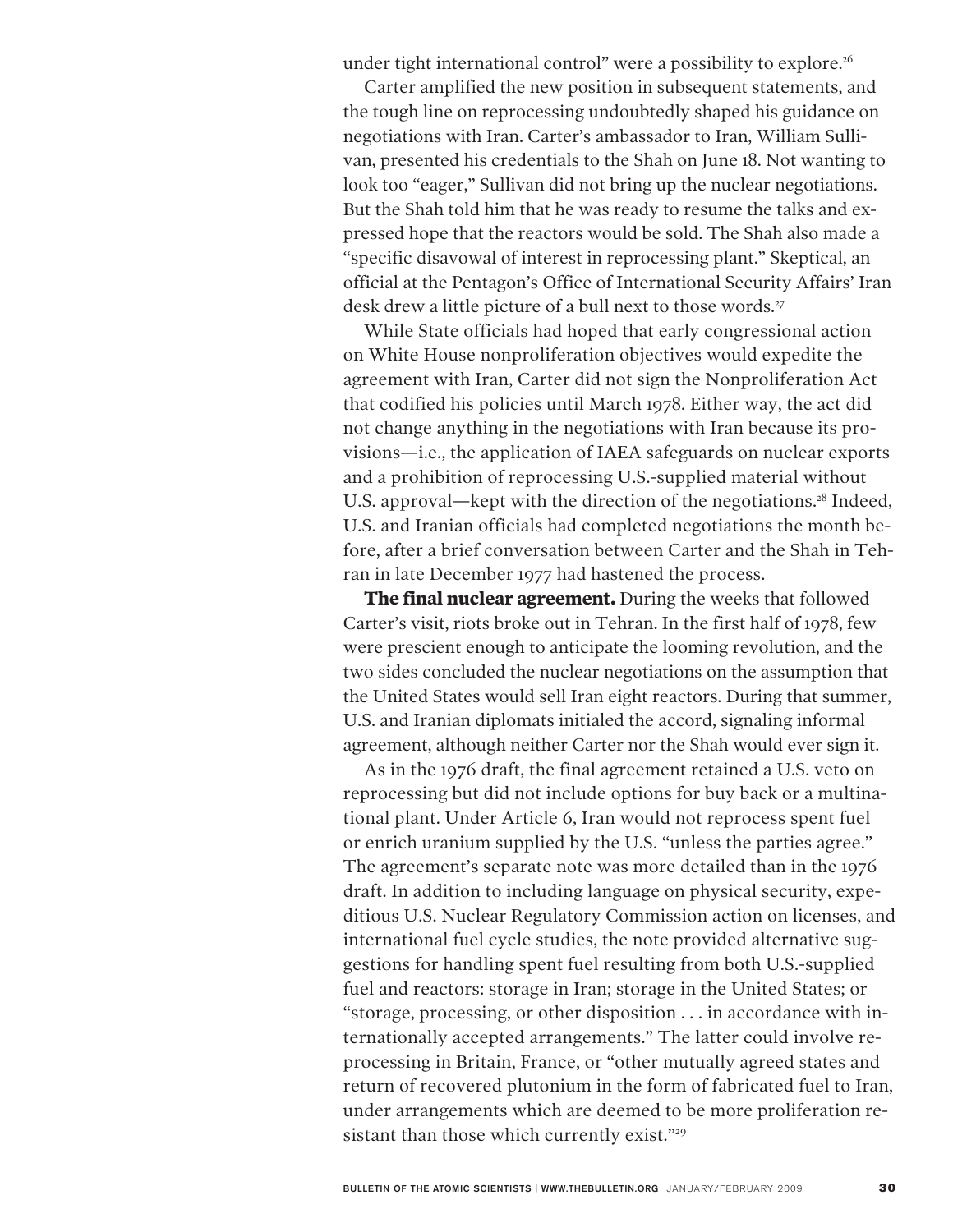The bottom line of each of these possibilities was that Iran would not have the option of reprocessing U.S. supplied material. Iran's spent fuel could be reprocessed in Western Europe but only if it was impossible to store the material in Iran, the United States, or Western Europe. During negotiations, Washington wanted repro-

Even though the final agreement was premised on constraining Iran's freedom to operate nuclear technology, the Shah and his advisers accepted the conditions as part of the price of the nuclear reactors and, presumably, good relations with Washington. cessing in Western Europe to be "an option of last resort," but Tehran wanted it to be an "equal choice" with the storage options. According to a State telegram, the Iranians feared a discriminatory outcome: "[The] United States would strike a deal with others to allow commercial-scale reprocessing subsequent to U.S.-Iran agreement." To accommodate the Iranians on this point, without sacrificing nonproliferation objectives, Washington agreed to include a separate paragraph in the agreement that spelled out circumstances under

which nondiscriminatory treatment would be possible and reprocessing in Europe would be better than a "last resort." All options would be "subject to U.S. law which includes determination of no significant increase in the risk of proliferation associated with approvals for reprocessing."30

Even though the agreement was premised on constraining Iran's freedom to operate nuclear technology, the Shah and his advisers accepted the conditions as part of the price of the nuclear reactors and, presumably, good relations with Washington. Whatever the Shah's motives, domestic Iranian instability ballooned during August and September 1978, throwing the nuclear agreement and everything else up in the air. The U.S. Embassy interpreted an editorial on nuclear policy in the prestigious *Kayhan International* newspaper as a sign that some officials in the government wanted to renegotiate the accord, partly because of the provisions on reprocessing.31

Not long after the Shah initiated martial law under a new prime minister, Jalfaar Sharif-Emami, in August 1978, Etemad resigned his position as atomic energy chief. Major cutbacks in government capital investment programs, the U.S. Embassy reported, had already "paralyzed the decision-making process in both [the Atomic Energy Organization of Iran] and Ministry of Energy on matters nuclear." Except for the four reactors under construction with the help of Germany and France, "nuclear activity . . . has come to a halt." Iranian officials were nonetheless bullish about their country's nuclear prospects telling a local Westinghouse representative that they wanted to work with the U.S. nuclear industry and that "the bilateral would certainly not be scrapped."32 This attitude proved to be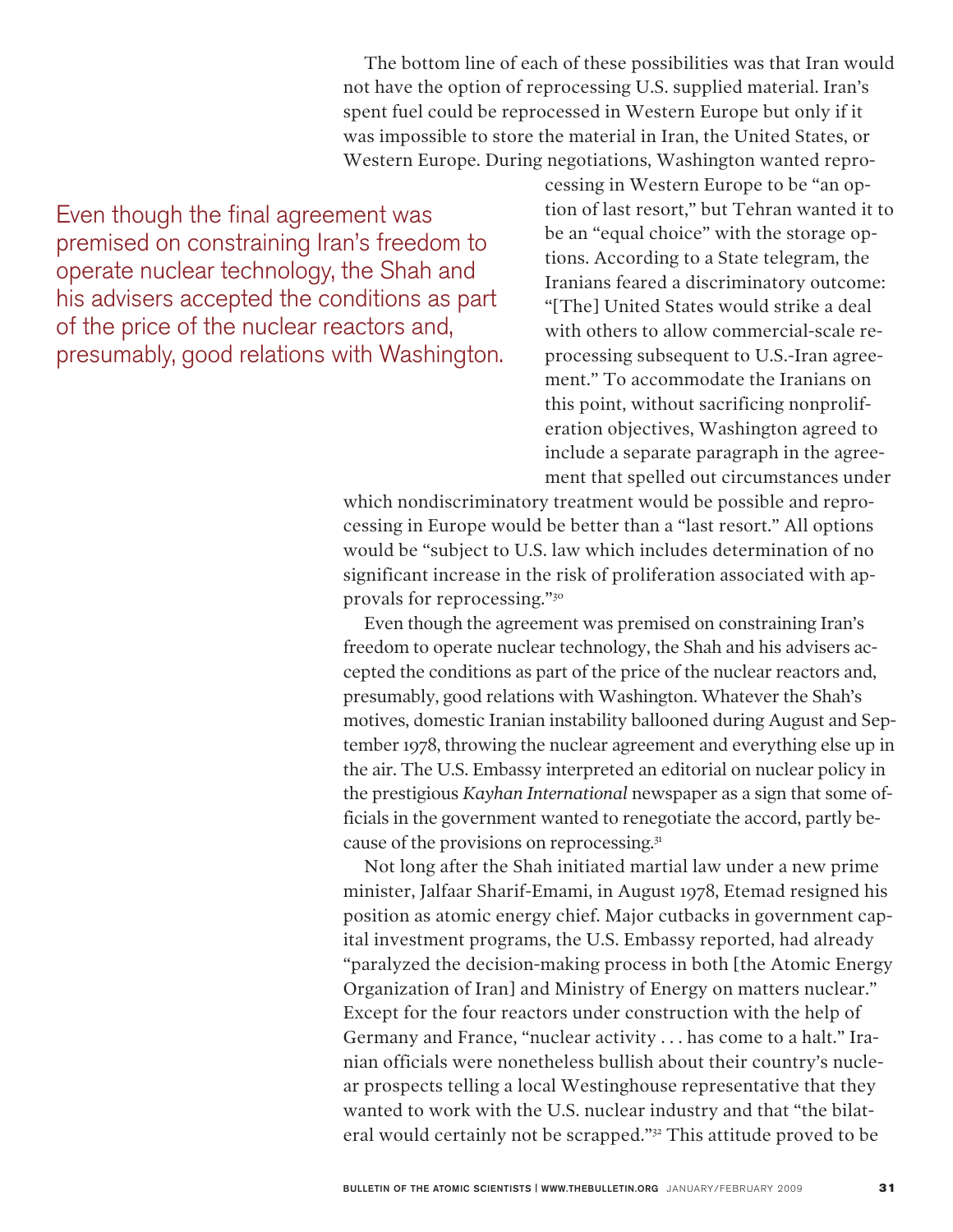wishful thinking. When the Shah's regime collapsed in 1979, so did the nuclear power program; neither the French nor the Germans finished work on their reactor projects.

The apprehension about nuclear proliferation in South Asia and the Middle East that may have encouraged the Shah to think about a nuclear option did not vanish with his overthrow, however. Significantly, the same nationalism that informed Iran's stance toward nuclear technologies under the monarchy and emphasized Iran's "full right" to reprocess and concerns about "second-class" status foreshadowed Iran's present-day claims about nuclear "rights" under the NPT.33 And ironically, U.S. enmity toward Iran after the 1979 Islamic Revolution has critically impacted the regime's security calculations, increasing its interest in nuclear deterrence. Understanding the background to Iran's initial quest of nuclear power technologies will not in and of itself create better negotiating positions for today's leaders, but a more comprehensive understanding of the motivations at play is essential if present negotiations are to succeed.  $\blacksquare$ 

*William Burr is a senior analyst at the National Security Archive at George Washington University where he directs a documentation project on nuclear weapons. He has written for the* Journal of Cold War Studies, Diplomatic History*, and is a regular contributor to the Bulletin. He thanks Malcolm Byrne and J. Samuel Walker for comments on an earlier version of this paper.*

## **NOTES**

1. Under Secretaries Committee to Deputy Secretary of Defense et al., National Security Council, "U.S. Nuclear Non-Proliferation Policy," December 4, 1974, enclosing Memorandum for the President from Chairman Robert S. Ingersoll, December 4, 1974 and National Security Study Memorandum (NSSM) 202 Study, "Executive Summary"; Avner Cohen and William Burr, "Israel Crosses the Threshold," *Bulletin of the Atomic Scientists*, May/June 2006, pp. 22–30; Memorandum of Conversation, "Secretary's Meeting with the General Advisory Committee on Arms Control and Disarmament," January 6, 1977. This memo along with many of the documents cited in this article can be found at the National Security Archive, www.nsarchive.org.

2. State Department cable 135137 to U.S. Embassy, Tehran, "Shah's Alleged Statement on Nuclear Weapons," June 24, 1974.

3. U.S. Embassy, Paris, cable 15445 to State Department, "Further Remarks by Shah on Nuclear Weapons," June 25, 1974; U.S. Embassy, Tehran, cable 5192 to State Department, "Shah's Alleged Statement on Nuclear Weapons," June 25, 1974.

4. U.S. Embassy, Tehran, cable 5389 to State Department, "Iran's Intentions in Nuclear Matters," July 1, 1974.

5. Memorandum for secretary of defense, "Nuclear Energy Cooperation with Iran—Action Memorandum," n.d. [ca. June 22, 1974]; Special National Intelligence Estimate 4-1-74, "Prospects for Further Proliferation of Nuclear Weapons," August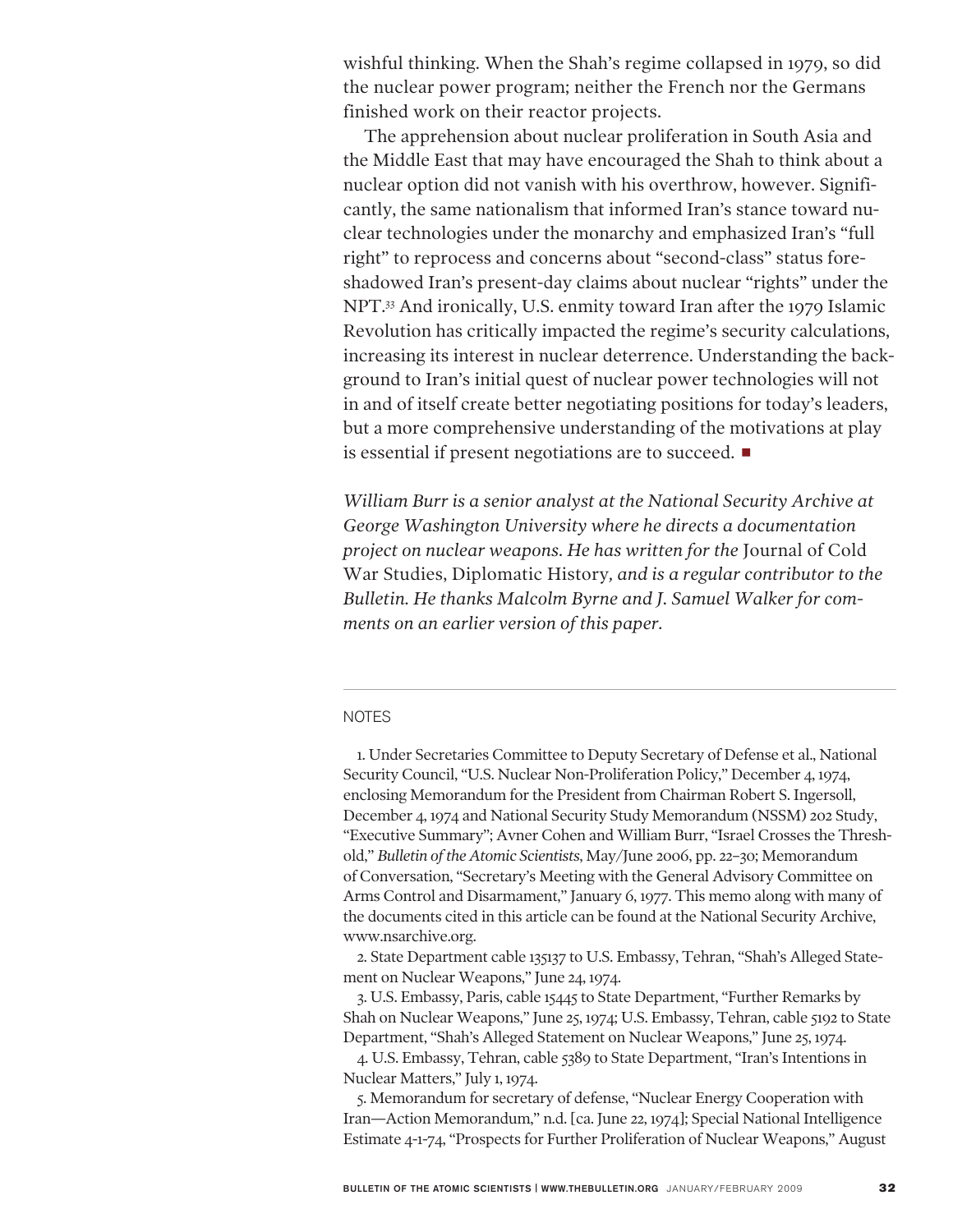23, 1974; Asadollah Alam, *The Shah and I* (New York: St. Martin's Press, 1993) p. 353. See also comments by Akbar Etemad in Maziar Bahari, "The Shah's Plan Was to Build Bombs," *New Statesman*, September 11, 2008, available at www.newstatesman. com/print/200809110030.

6. See, for example, U.S. Embassy, Tehran, airgram A-76 to State Department, "The Atomic Energy Organization of Iran," April 15, 1976.

7. Samuel R. Gammon, State Department executive secretary, to Sidney Sober, Bureau of Near Eastern Affairs, and Thomas Clingan, Bureau of Oceans, International Environmental, and Scientific Affairs, "Nuclear Energy Agreement for Cooperation with Iran," December 11, 1974.

8. Under Secretaries Committee to Deputy Secretary of Defense et al., National Security Council, "U.S. Nuclear Non-Proliferation Policy."

9. "Report of the NSSM 219 Working Group, Nuclear Cooperation Agreement with Iran," n.d. [circa April 1975]; U.S. Embassy, Tehran, cable 3437 to State Department, "Draft Agreement on Atomic Energy," April 14, 1975; Deputy Secretary of State Robert Ingersoll to assistant to the president for national security affairs [Kissinger], "Department of State Response to NSSM 219 (Nuclear Cooperation with Iran)," April 18, 1975.

10. National Security Decision Memorandum 292, "U.S.-Iran Nuclear Cooperation," April 22, 1975, signed by Secretary of State Henry Kissinger.

11. State Department Briefing Paper, "Peaceful Nuclear Cooperation," May 1975.

12. U.S. Embassy, Tehran, cable 5939 to State Department, "Multinational Nuclear Centers: Assessment of Iranian Attitudes toward Plutonium Reprocessing," July 17, 1975.

13. U.S. Mission, Vienna, cable 8210 to State Department, "U.S.-Iran Nuclear Cooperation," September 25, 1975.

14. State Department cable 254826 to U.S. Embassy, Tehran, "Nuclear Agreement for Cooperation," October 25, 1975; U.S. Embassy, Tehran, cable 11089 to State Department, "Shah's Interview by *Business Week* Given Prominent Coverage by English Language *Kayhan*," November 13, 1975; U.S. Embassy, Tehran, cable 11539 to State Department, "U.S.-Iran Nuclear Agreement," November 16, 1975.

15. Memorandum from Deputy Secretary of State Charles W. Robinson to Secretary of State Henry Kissinger, "Meeting on Nuclear Negotiations with Iran," April 14, 1976, with memorandum attached from Myron B. Kratzer and Alfred L. Atherton to the secretary, "Next Step in Our Nuclear Negotiations with Iran," March 25, 1976.

16. Memorandum of Conversation, State Department, "The Secretary's Meeting with FRG Ambassador Von Staden on the FRG/Iran Agreement for Nuclear Cooperation," July 2, 1976.

17. Memorandum of Conversation, State Department, "Proposed Cable to Tehran on Pakistani Nuclear Processing," May 12, 1976.

18. Memorandum from National Security Adviser Brent Scowcroft to the president, "Letter to the Shah," n.d. [ca. February 19, 1976]; Memorandum from National Security Adviser Brent Scowcroft to the President, "Negotiation of a Nuclear Agreement with Iran," April 19, 1976.

 19. State Department cable 132760 to U.S. Embassy, Tehran, "Iranian Nuclear Power Agreement," May 28, 1976; and State Department cable 135220 to U.S. Embassy, Tehran, "Nuclear Power Agreement with Iran," June 2, 1976.

20. U.S. Embassy, Tehran, cable 5765 to State Department, "Iranian Views on Non-Proliferation and US-Iran Nuclear Cooperation," June 7, 1976; U.S. Embassy, Tehran, cable 7485 to State Department, "Iranian Counterproposals for Atomic Energy Agreement," July 23, 1976.

21. Memoranda from Deputy Secretary of State Charles W. Robinson for Secretary of State Henry Kissinger, "Nuclear Negotiations with Iran," August 13 and 18, 1976.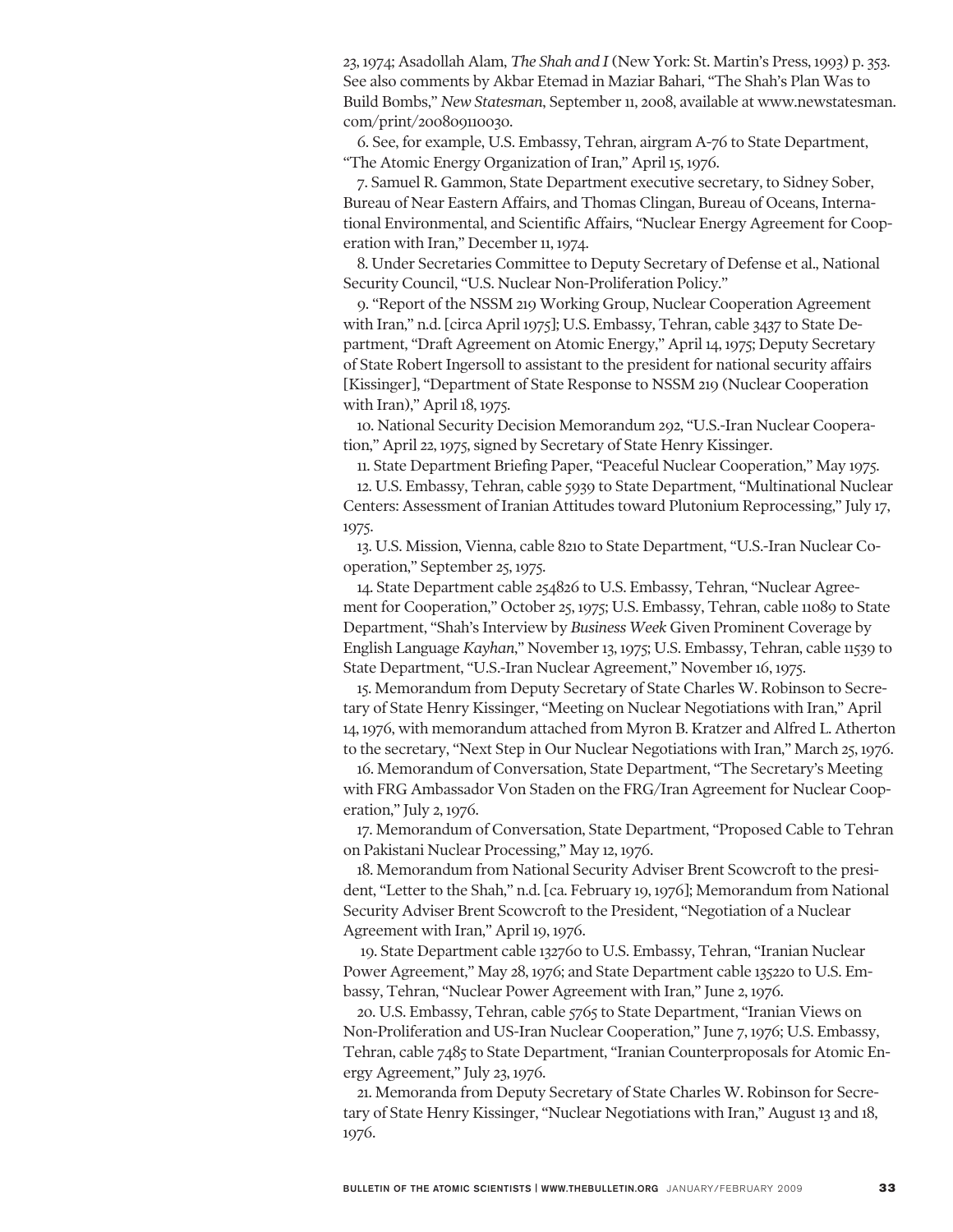22. U.S. Embassy, Tehran, cable 7886 to State Department, "Nuclear Energy Discussions," August 31, 1976, with annotations and cartoon by Pentagon official.

23. Ibid.; J. Samuel Walker, "Nuclear Power and Nonproliferation: The Controversy over Nuclear Exports, 1974–1980," *Diplomatic History*, vol. 12 (Spring 2001), pp. 235–236.

24. U.S. Embassy, Tehran, cable 1232 to State Department, "Nuclear Power: Comments of Head of Atomic Energy Organization of Iran (AEOI)," February 7, 1977.

25. U.S. Embassy, Tehran, cable 1437 to State Department, "GOI/AEOI Plans for Isfhahan Nuclear Technology Center, ENTEC," February 14, 1977.

26. *Public Papers of the Presidents of the United States Jimmy Carter 1977, Book I* (Washington, D.C., Government Printing Office, 1977), pp. 582–584. See also Walker, "Nuclear Power and Nonproliferation," pp. 237–239.

27. U.S. Embassy, Tehran, cable 5397 to State Department, "Audience with Shah," June 20, 1977.

28. Walker, "Nuclear Power and Nonproliferation," pp. 239–240. A requirement for IAEA safeguards on all nuclear facilities ("full scope") in the 1978 law would not apply to the agreement with Iran because it was not to go in effect for 18 months.

29. State Department cable 125971 to U.S. Embassy, Tehran, "U.S.-Iran Nuclear Cooperation Agreement," May 17, 1978.

30. State Department cable 226045 to U.S. Embassy, Canberra, "Provisions of U.S.- Iranian Nuclear Agreement," September 8, 1978.

31. U.S. Embassy, Tehran, cable 7863 to State Department, "Reassessment of Iran's Nuclear Energy Plans," August 17, 1978.

32. U.S. Embassy Tehran cable 9154 to State Department, "Nuclear Activities in Iran," September 21, 1978.

33. See, for example, Arshin Adib-Moghaddam, *Iran in World Politics: The Question of the Islamic Republic* (New York: Columbia University Press, 2008), pp. 76–77; Ervan Abrahamian, *A History of Modern Iran* (Cambridge: Cambridge University Press, 2008), p. 195.

William Burr, "A brief history of U.S.-Iranian nuclear negotiations," Bulletin of the Atomic Scientists, January/February 2009, vol. 65, no. 1, pp. 21–34.

DOI: 10.2968/065001004

## **Copyright © 2009 Bulletin of the Atomic Scientists. All Rights Reserved.**